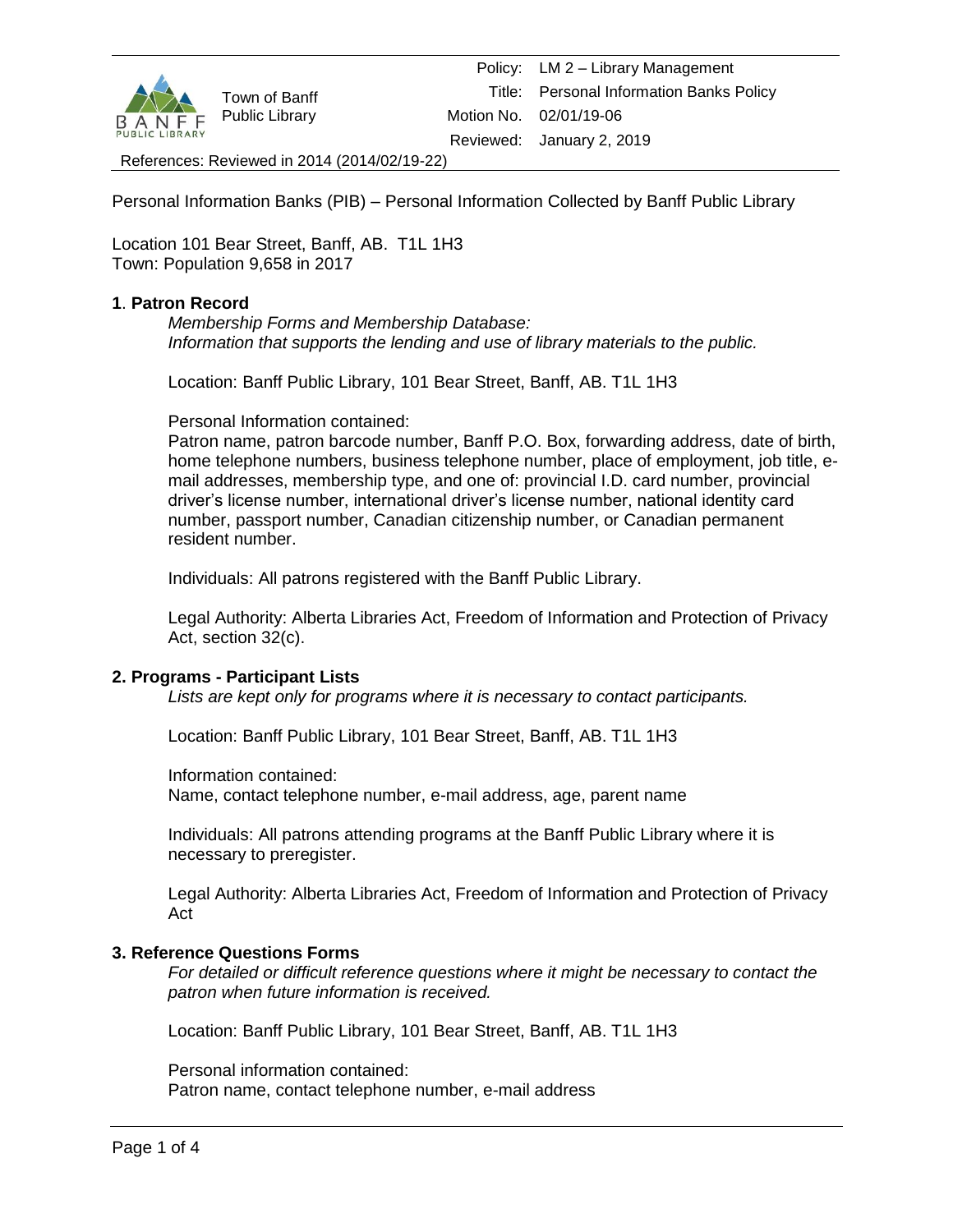

Individuals: Patrons requesting in-depth reference information from the Banff Public Library.

Legal Authority: Alberta Libraries Act, Freedom of Information and Protection of Privacy Act

## **4. Interlibrary Loan Forms**

*For interlibrary loans requests to contact the patron when interlibrary loans items are received.*

Location: Banff Public Library, 101 Bear Street, Banff, AB. T1L 1H3

Personal information contained: Patron name, contact telephone number, e-mail address

Individuals: All patrons requesting interlibrary loans from the Banff Public Library.

Legal Authority: Alberta Libraries Act, Freedom of Information and Protection of Privacy Act

### **5. Patron Overdue Files**

*For contacting patrons when library materials are not returned.*

Location: Banff Public Library, 101 Bear Street, Banff, AB. T1L 1H3

Personal information contained: Patron name, patron barcode number, contact telephone number, e-mail address

Individuals: All patrons with overdue materials from the Banff Public Library.

Legal Authority: Alberta Libraries Act, Freedom of Information and Protection of Privacy Act

# **6. Patron Request Forms**

*For patron requests to contact the patron when requested items are received.*

Location: Banff Public Library, 101 Bear Street, Banff, AB. T1L 1H3

Personal information contained: Patron name, P.O. Box, Telephone number, email address, patron barcode number.

Individuals: All patrons requesting to borrow items at the Banff Public Library.

Legal Authority: Alberta Libraries Act, Freedom of Information and Protection of Privacy Act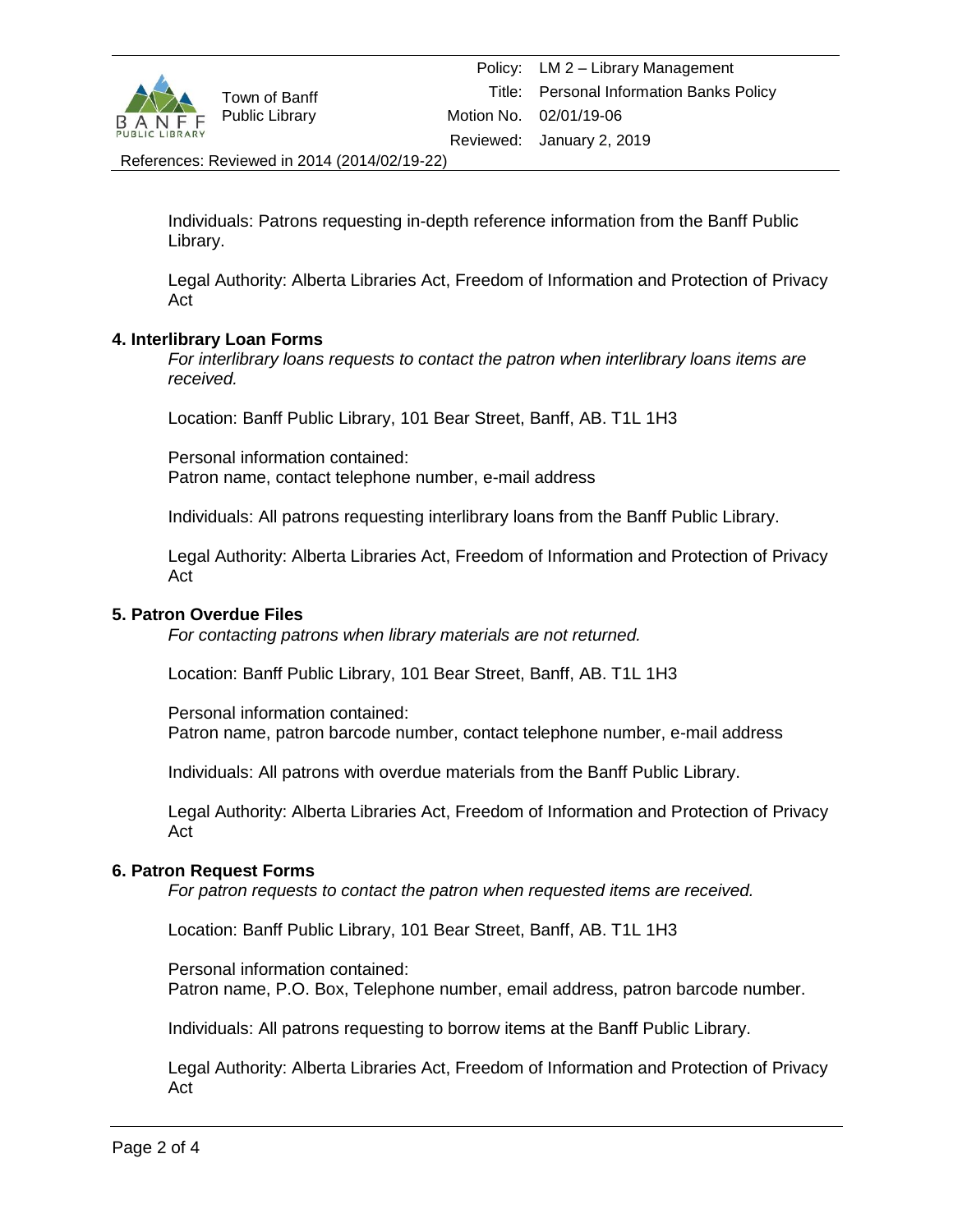

# **7. Employee Records**

# **a) Personnel files**

*Includes information to support personnel management functions.*

Location: Banff Public Library, 101 Bear Street, Banff, AB. T1L 1H3

Personal information contained:

Employee name, P.O. Box and Street Address, telephone number, resume, social insurance number, earnings and income tax records, performance evaluations, correspondence, employment contracts, reprimands and commendations, training assessments, training certificates obtained.

Individuals: Permanent and part-time staff at Banff Public Library.

Legal Authority: Alberta Labour Code, Canada Tax Act, Alberta Library Act, Alberta Freedom of Information and Protection of Privacy Act, section 32(c)

# **b) Human Resources Records**

*Includes information to support administration and payroll functions.*

Location: Banff Town Hall, 110 Bear Street, Banff, AB. T1l 1A1

Personal information contained:

Employee name, address, telephone number, birth date, employment commencement date, salary grid placement, emergency contact, payroll deductions, benefit plans, vacation status and sick leave.

Individuals: Permanent and part-time staff at Banff Public Library.

Legal Authority: Alberta Labour Code, Canada Tax Act, Alberta Library Act, Alberta Freedom of Information and Protection of Privacy Act, section 32(c)

## **c) Library Contact Information File**

Location: Banff Public Library, 101 Bear Street, Banff, AB. T1L 1H3

Personal information contained: Names, contact addresses, home telephone numbers, e-mail addresses of librarian and library staff and library board trustees.

Individuals: Permanent and part-time staff at Banff Public Library.

Legal Authority: Freedom of Information and Protection of Privacy Act, section 32(c).

## **8. Volunteer Records**

*Volunteer records include information to contact volunteers at the Banff Public Library.*